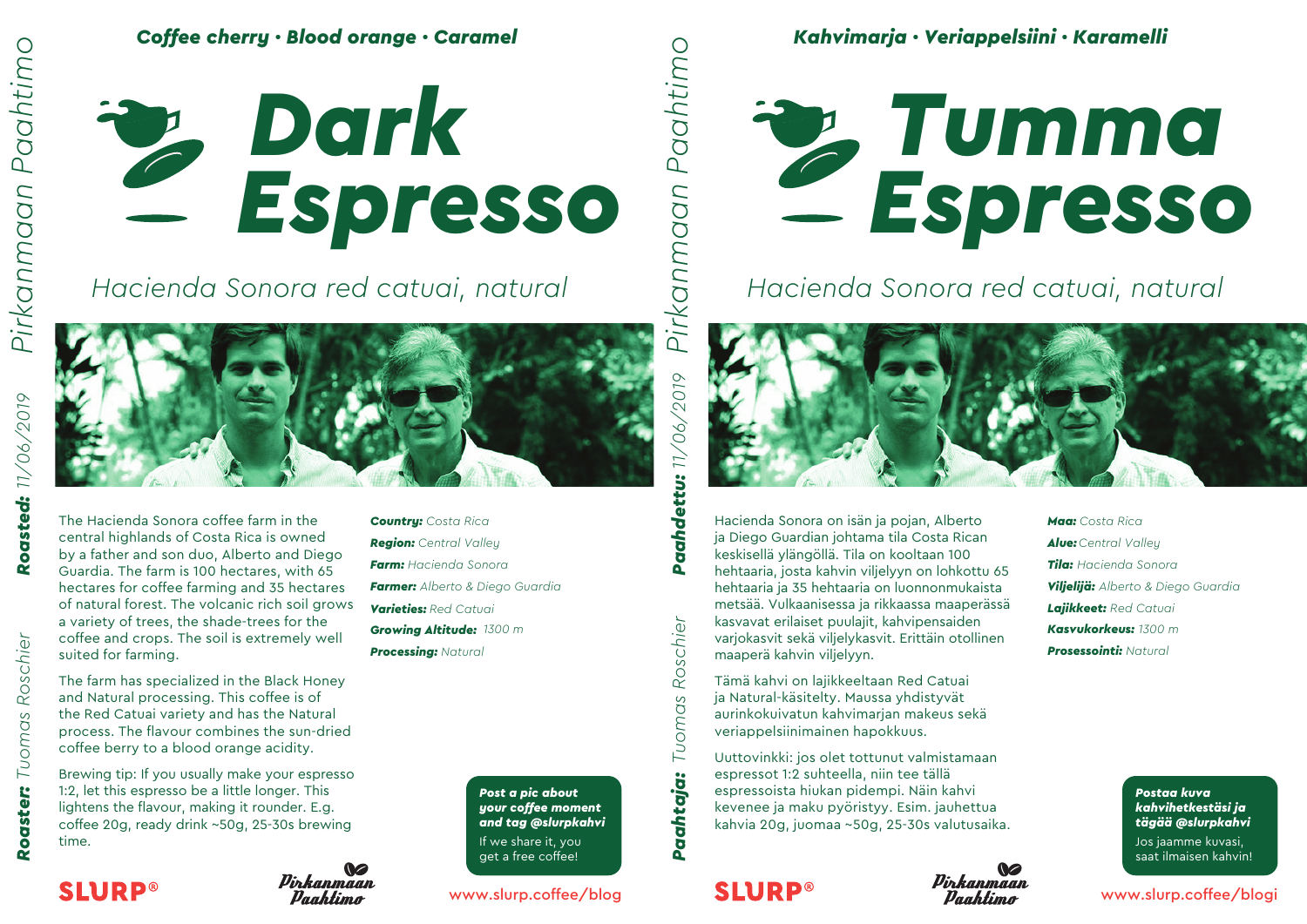Roaster: Tuomas Roschier

### **Coffee cherry · Blood orange · Caramel**



# *Hacienda Sonora red catuai, natural*



The Hacienda Sonora coffee farm in the central highlands of Costa Rica is owned by a father and son duo, Alberto and Diego Guardia. The farm is 100 hectares, with 65 hectares for coffee farming and 35 hectares of natural forest. The volcanic rich soil grows a variety of trees, the shade-trees for the coffee and crops. The soil is extremely well suited for farming.

The farm has specialized in the Black Honey and Natural processing. This coffee is of the Red Catuai variety and has the Natural process. The flavour combines the sun-dried coffee berry to a blood orange acidity.

Brewing tip: If you usually make your espresso 1:2, let this espresso be a little longer. This lightens the flavour, making it rounder. E.g. coffee 20g, ready drink ~50g, 25-30s brewing time.

*Country: Costa Rica Region: Central Valley Farm: Hacienda Sonora Farmer: Alberto & Diego Guardia Varieties: Red Catuai Growing Altitude: 1300 m Processing: Natural*

> *Post a pic about your coffee moment and tag @slurpkahvi* If we share it, you get a free coffee!

**SLURP®** 



www.slurp.coffee/blog